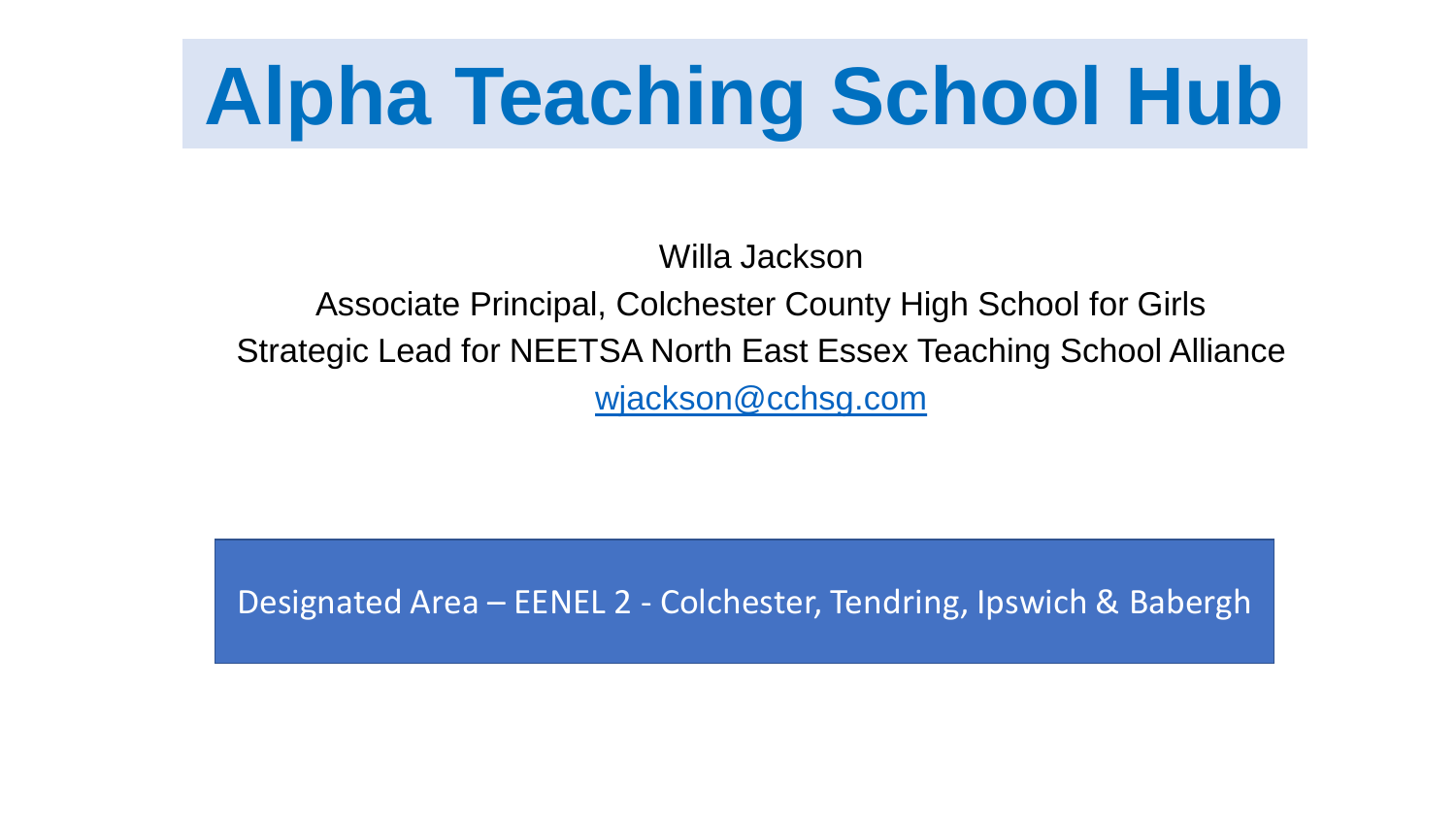### Key areas of TSH Remit

- 1. ITT provide a centre of excellence for teacher training and professional development, working in collaboration with other schools and partnerships in the Colchester and Tendring areas, as well as Ipswich and Babergh in Suffolk
- 2. ECF play a lead role in the delivery of the Early Career Framework and become an Appropriate Body for NQT Induction – working with Essex as AB in this area.
- 3. NPQs deliver the new specialist national professional and leadership qualifications for classroom teachers and school leaders
- 4. CPD develop high quality programmes meeting local area needs working in partnership with subject specialist hubs.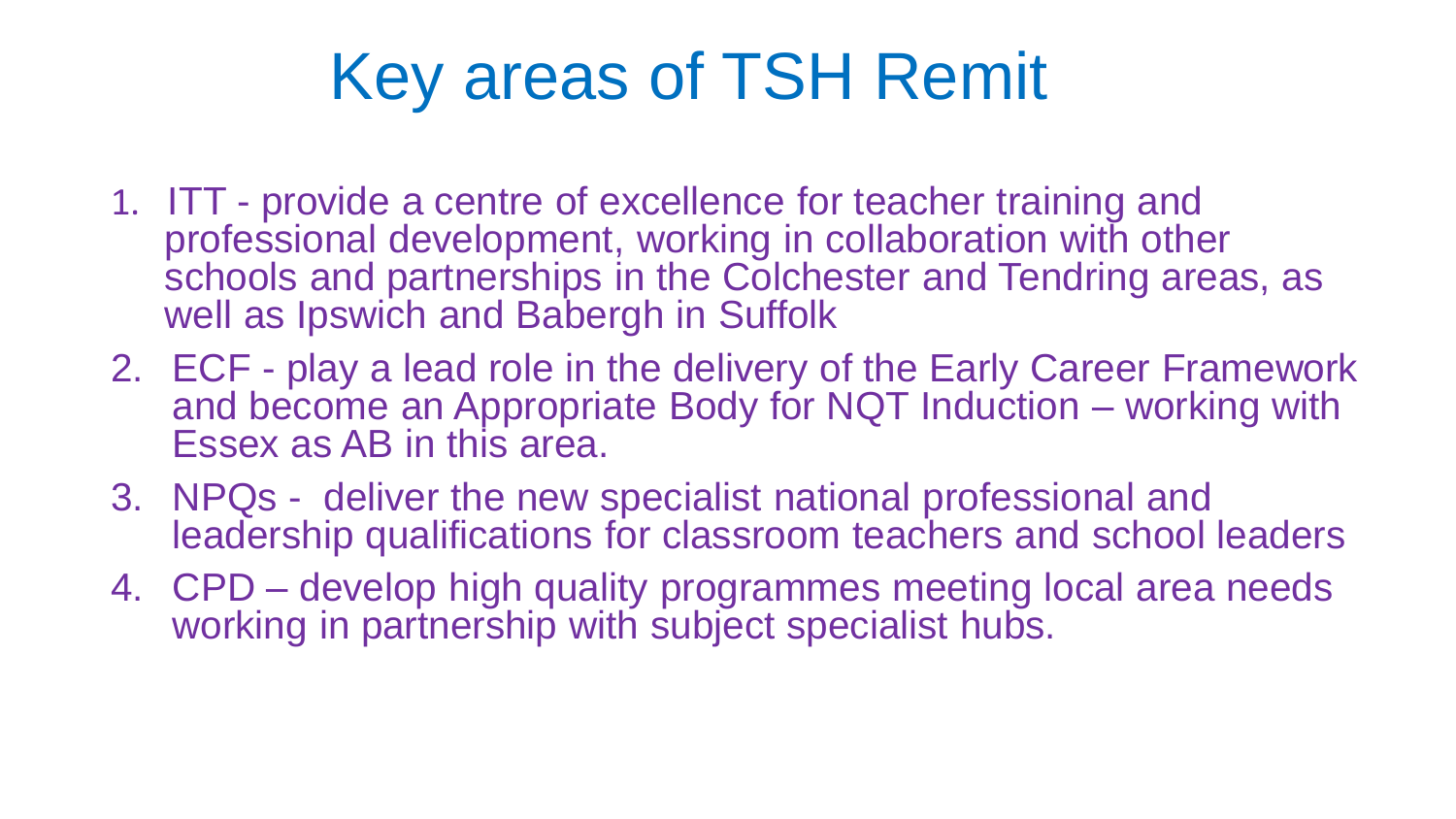### **Initial Teacher Training**

- Colchester Teacher Training Consortium 'Outstanding Provider'
- Work with NETT, ESSEX ITT, Teach First and other providers to market and recruit high quality trainees for NE Essex area
- Develop existing collaborative partnerships for example sharing research, strategies, practice and resources regarding ITT Core Content Framework and focus on subject mastery.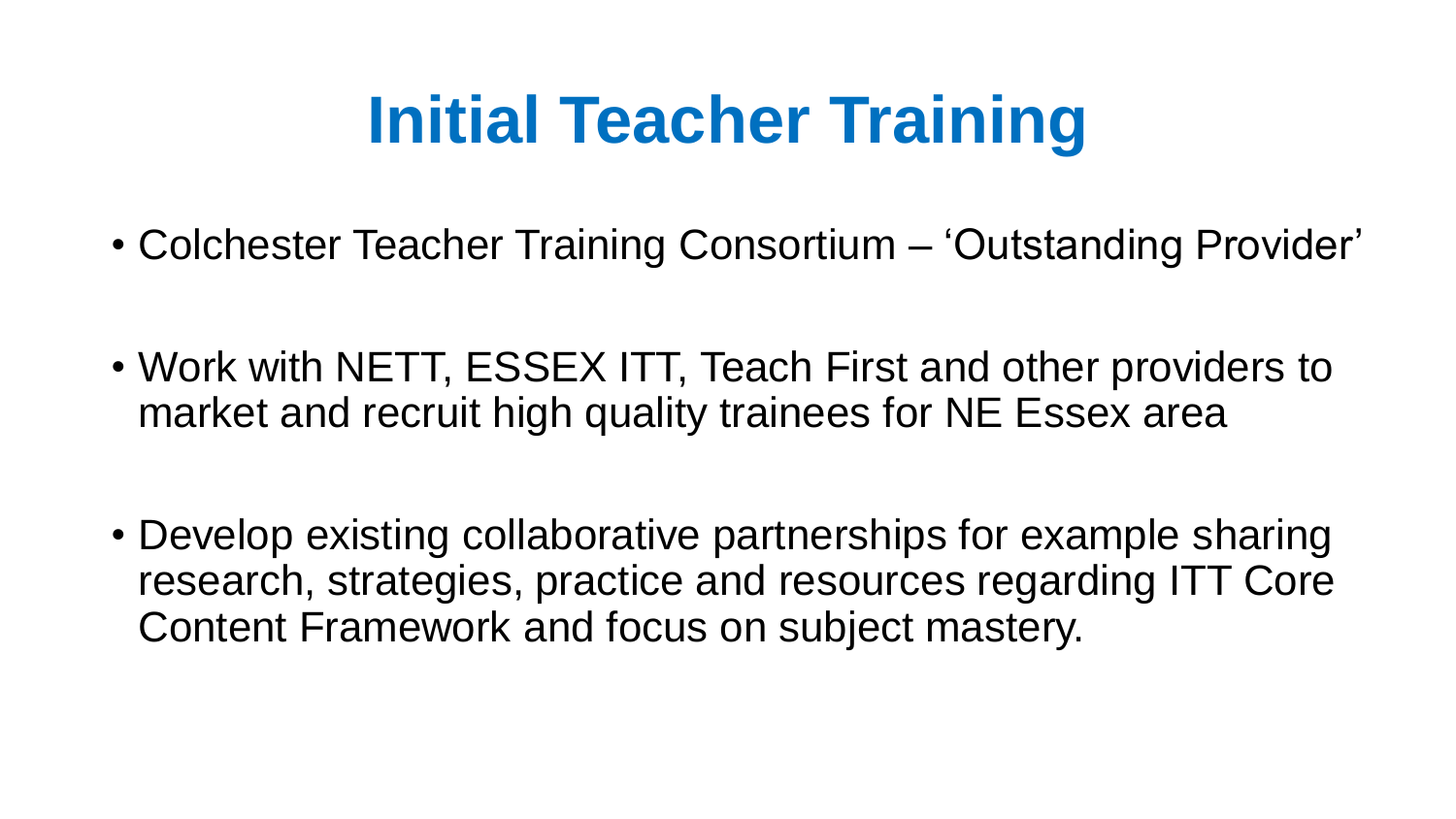### **Early Career framework from September 2021**

*A blended learning approach to becoming a teacher, over 2 years including Face-2-Face/ online and series of CPD modules, coordinated by Teaching Hub and supported through allocation of an ECT mentor*



for Education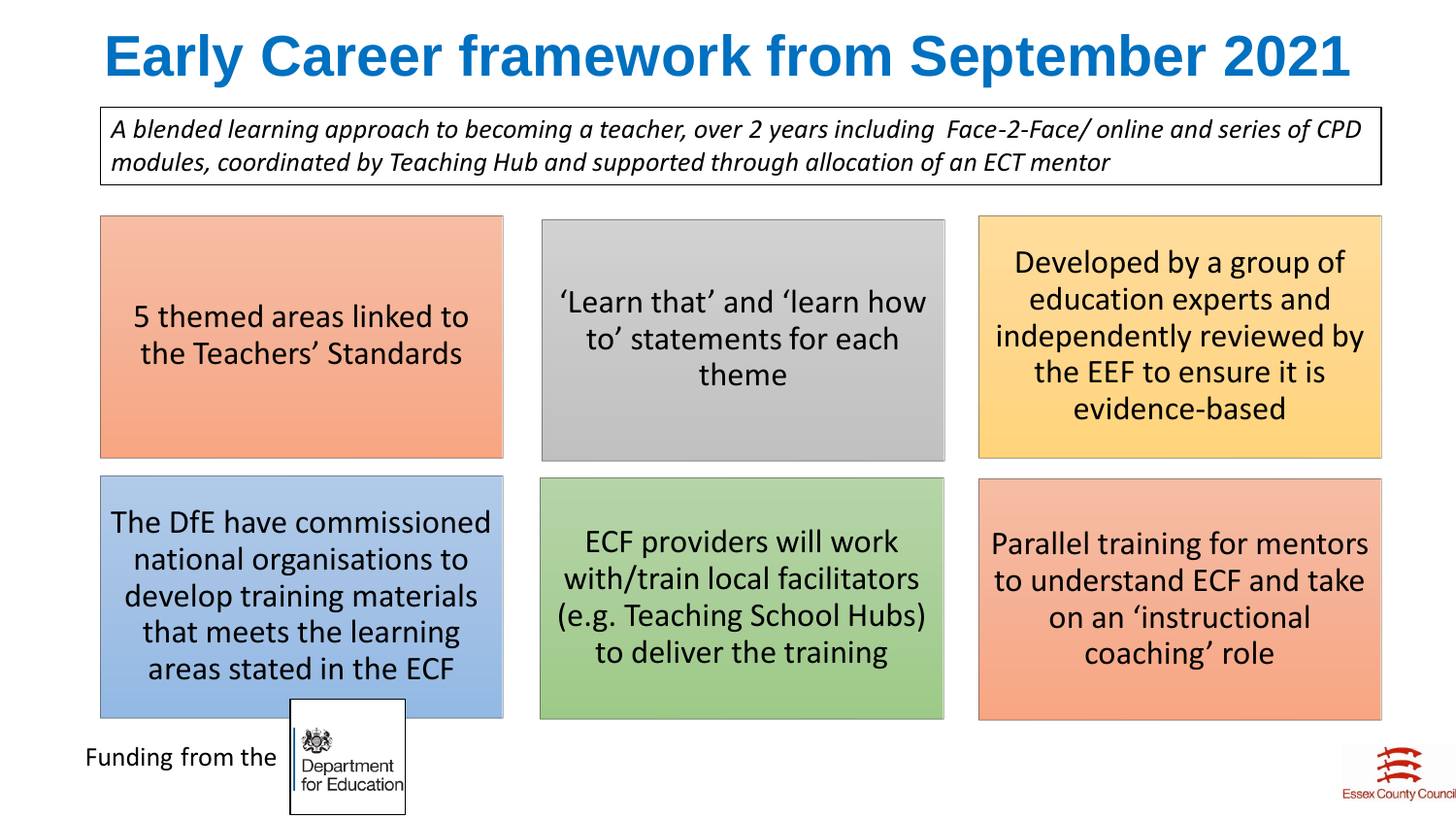### **There are 3 approaches schools can choose from to enable the delivery of an early career framework-based induction**

**Schools must register their ECTs with an Appropriate Body, separately to an ECF programme. Essex County Council, along with other providers, will continue to be an Appropriate Body.** 

#### **1. A funded provider led programme**

• Schools can choose one of 6 providers, through a Teaching School Hub, accredited by the Department for Education who will design and deliver a programme of face-to-face and online training to early career teachers

#### **2. Schools deliver their own training using DfE-accredited materials and resources**

- Schools use freely available [DfE-accredited materials](https://www.early-career-framework.education.gov.uk/), which includes ready to use materials and resources for new teachers and mentors, to deliver their own early career teacher and mentor support.
- These materials have been accredited by the Department for Education and quality assured by the Education Endowment Foundation

#### **3. Schools design and deliver their own early career framework-based induction**

• [Schools can design and deliver their own 2-year induction programme for early career teachers based on the](https://www.gov.uk/government/publications/early-career-framework) early career framework

#### **Funding for national roll-out**

• All state funded schools offering statutory induction will receive additional funding to deliver the Early Career Framework reforms. The funding will cover % release time and 20 hours' of ECT mentor time in Year 2

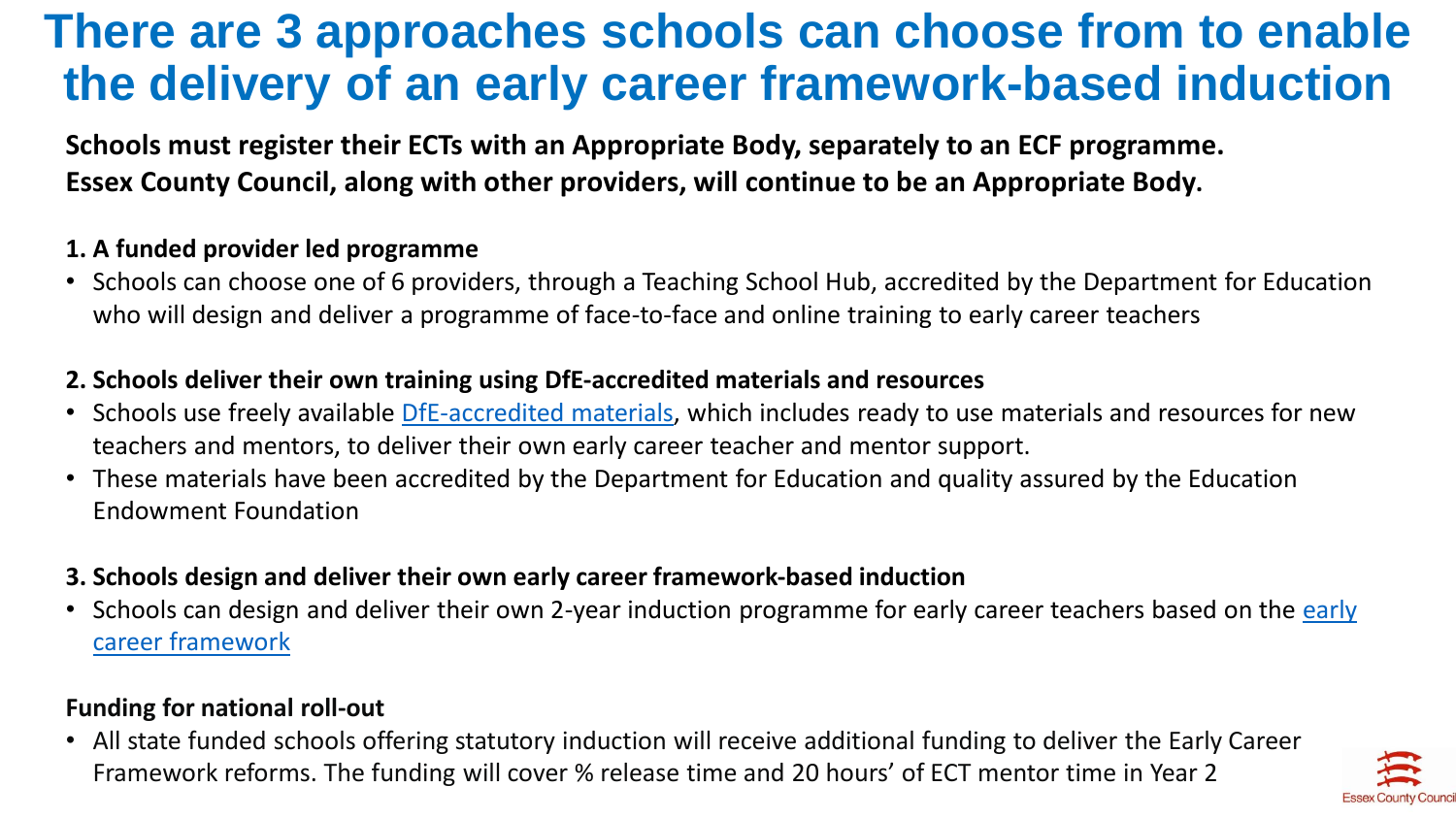### **NPQs – new national programme**

TS Hub will work with a national provider to deliver the NPQs in their Hub area

DfE commisioned National Providers due to be announced later in March

Includes training of local facilitators to assist delivery 6 new programmes from September 2021

- Executive Leadership
- Headship
- Senior Leadership
- Leading Behaviour & Culture
- Leading Teacher Development
- Leading Teaching